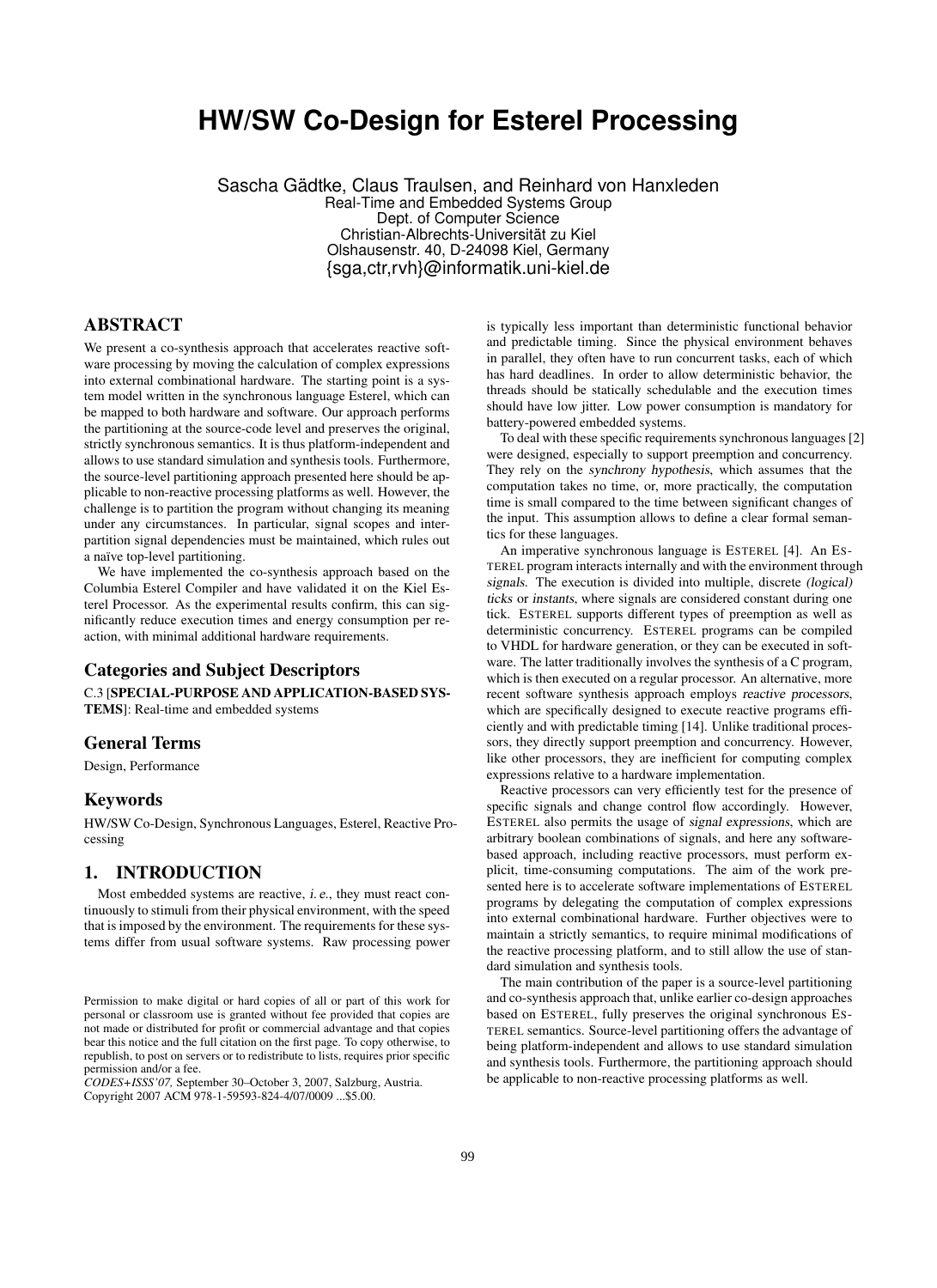We have validated our approach by extending a reactive processor, the Kiel Esterel Processor (KEP), by an additional logic block that computes signal expressions. Signal expressions are extracted automatically from an ESTEREL program and translated into hardware. The results are fed as additional inputs into the Kiel Esterel Processor (KEP), which executes a modified program version that tests these additional inputs instead of computing the signal expressions explicitly. The behavior of the transformed program and the original program do not differ, except that the transformed program is accelerated by the elimination of expression computations. As the external combinational hardware does not affect the critical path of the processor, the maximal clock rate is not reduced. As the experimental results indicate, this co-synthesis approach lowers overall energy consumption per tick and can also decrease the Worst Case Reaction Time (WCRT).

In the remainder of this section, we give a short overview on ESTEREL and the KEP and consider related work. In Section 2 we describe the co-synthesis approach in further detail. Experimental results are presented in Section 3, the paper concludes in Section 4.

#### 1.1 Esterel

The concurrent synchronous programming language ESTEREL is tailored for implementing control-dominated reactive systems. In the synchronous programming model the execution of an ESTEREL program is divided into logical ticks, where the execution of one tick is conceptually instantaneous. ESTEREL's signals take exactly one state per tick: present or absent. Input signals are sampled at the beginning of a tick and output signals are written at the end of it. The status of a signal *S* can be tested by present *S* and set to present by emit *S* for one instant and sustain *S* for all following instants. Signals can carry additional values, such as integers or booleans, which are constant during one tick. In contrast, simple variables may take multiple values. The status and value of a signal *S* in the previous tick can be tested by pre(*S*) and pre(?*S*), respectively.

The key statements of ESTEREL are: wait until a signal expression becomes true (await *E*) and abortion and suspension of a program-part (abort *p* when *E*, suspend *p* when *E*). Furthermore, it is possible to execute program parts in parallel, combined by the || operator. Causality cycles, where the status of a signal dynamically depends on itself, are forbidden and detected at compile time. ESTEREL programs are structured by modules, where each module has a set of input and output signals; a module may be instantiated in another module.

A simple ESTEREL program is shown at the top of Fig. 1. The inputs A and B are pure signals, while D, E, F carry additional values. In the initial tick, the program checks whether one of the input signals A or B and the local signal C are present; if this is the case, it emits output signal O1. (For this program, the local signal C is not emitted, hence O1 is never emitted either.) Similarly, O2 is emitted depending on D, E, and F. This example program terminates instantaneously, meaning that it completes within the initial tick.

#### 1.2 The Kiel Esterel Processor

The upper-left part of Fig. 1 shows the KEP Assembler (KASM) code for a SW-only synthesis variant. The statement present (A or B) and C in line 10 of the example ESTEREL program is decomposed into the KASM instructions in lines 13–16. If signal C is absent, the whole signal expression is false, and PRESENT C, A0 (line 13) will perform a conditional jump to A0. If C is present, we have to evaluate A or B (lines 14–16). If for example A is present, then the following GOTO A1 instruction is executed and O1 will be emitted. The condition if ((?D<5) or (?E and ?F)) is calculated in lines 18–27. As a first step, in line 18 the value of signal D is loaded into register REG0. The instruction CMP REG0,#1 compares the register with the numerical constant for true. JW EE, A5 is a conditional jump for values. If the last comparison was true, GOTO A4 is executed and finally O2 with value 1 (true) will be emitted. Otherwise the program jumps to A5. The remaining instructions are executed accordingly.

As mentioned before, one of the characteristics of reactive processors is their timing predictability, which results from the direct mapping from the synchronous behavioral description to the instruction set architecture. This makes it feasible to analytically derive conservative, yet fairly accurate WCRT estimates, which give an upper bound on how many instructions the computation of one logical tick can consume. Per default, the KEP reacts as fast as possible, which may cause a jitter of the reaction time. Alternatively, the KEP allows to specify a maximum number *t* of instruction cycles for a logical tick. This is done by initializing a tick manager, by emitting *t* on the reserved valued signal \_TICKLEN. If a tick completes before *t* instruction cycles have been executed, the execution is stalled until *t* instruction cycles have passed, in order to reduce the jitter of the reaction time. This results in a constant reaction time, which is often desirable for stable control. For the example, the WCRT analysis built into the KEP compiler has computed that at most  $t = 19$  instructions will be needed per tick, line 7 of the KASM code initializes the tick manager accordingly.

As the example illustrates, complex signal and valued expressions have to be computed with numerous KASM instruction, and it might even be necessary to introduce new auxiliary signals. This is likely to increase the WCRT and the resource usage. On the other hand, the types of expressions that appear to be most common boolean functions and value comparisons—can be computed efficiently in combinational hardware. Therefore, we propose to compute signal and valued expressions in an external logic block wired to the reactive processor.

#### 1.3 Related Work

The work presented here links two areas, namely compilation of Esterel programs and HW/SW co-design, which are discussed in turn. As previously introduced, the most common ways for executing ESTEREL programs are hardware and software synthesis [3, 7]. This is supported by established compilers like the Columbia Esterel Compiler (CEC) [6] or the Esterel V5 compiler from Esterel Technologies. Another way to run ESTEREL programs are reactive processors. The first generations only permitted sequential programs. Later versions, such as the EMPEROR [12] or the KEP3 [9] also permit concurrency. The reactive processing approach aims to make reactive programs more efficient by providing a well-adapted instruction set architecture; our approach complements this by providing dedicated logic that supplements signal-testing instructions.

There have been numerous approaches to perform HW/SW codesign, where a (high-level) system description is somehow partitioned into hardware and software [10]. The POLIS project [1] is based on Esterel as description language, and builds on an execution platform consisting of a micro controller combined with a userspecific hardware block. The ESTEREL program is divided into a software part, a hardware part and an interface in between. The HW and SW parts are identified manually or by a fairly complex performance analysis, whereas our partitioning approach is purely structural. The POLIS system allows an arbitrary partitioning, but this comes at the expense of departing from Esterel's strictly synchronous semantics in favor of a globally asynchronous, locally synchronous (GALS) semantics. We restrict hardware partitions to those that are computable within one tick, which makes it feasible to preserve strict synchrony.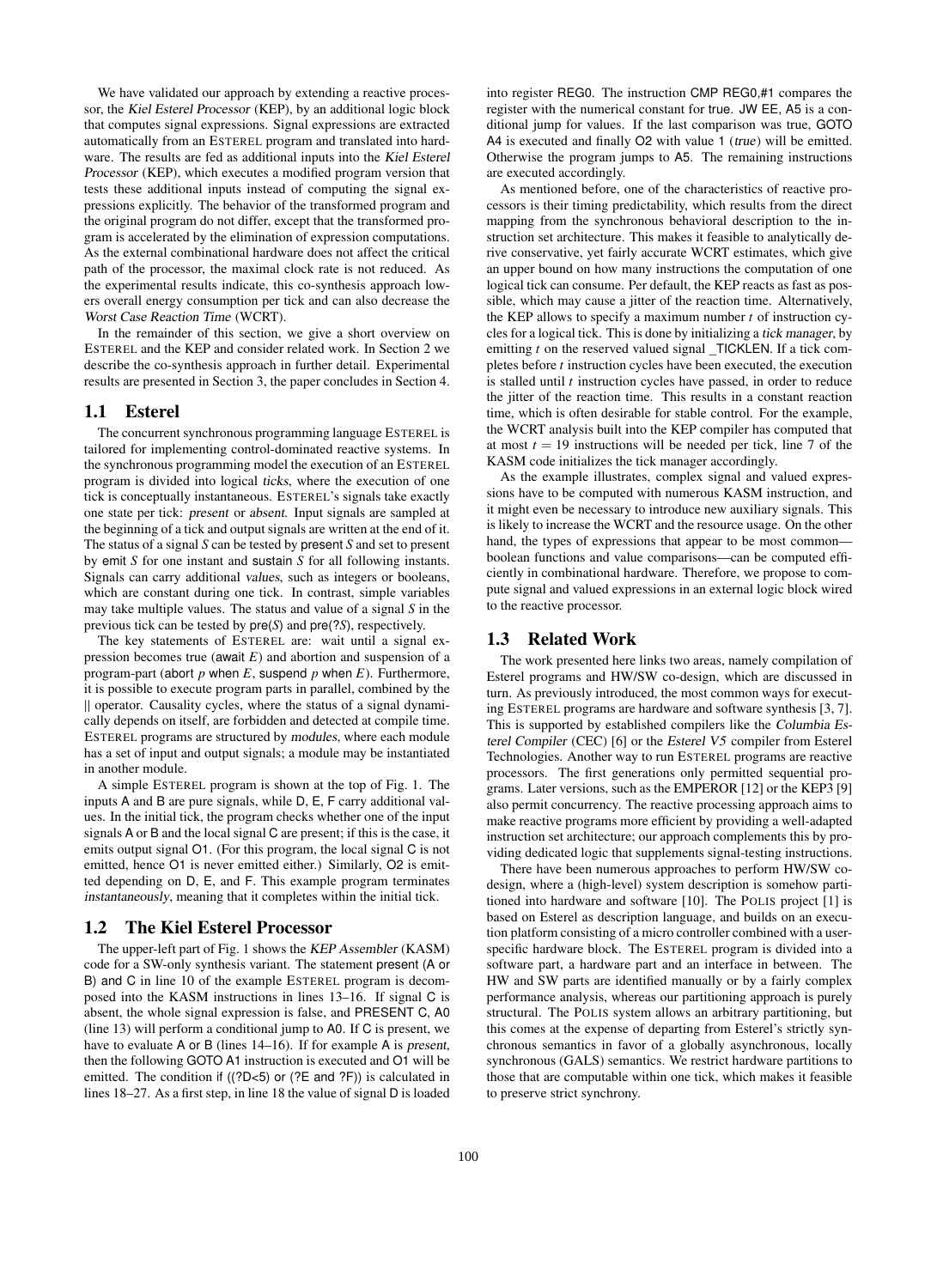

Schematic of the KEP with external logic block

Figure 1: Overview of Esterel synthesis paths. Dashed lines indicate the traditional, software-only (KEP Assembler or C/Java) or hardwareonly (HDL) synthesis alternatives. Solid lines indicate the co-synthesis flow presented here; the first step partitions the ESTEREL program into one software module and an arbitrary number of hardware modules, the second step compiles these to KEP assembler and VHDL, respectively. Note that the schematic at the bottom does not match the example, it instead illustrates how the resource usage in the logic block is minimized by reusing subexpressions.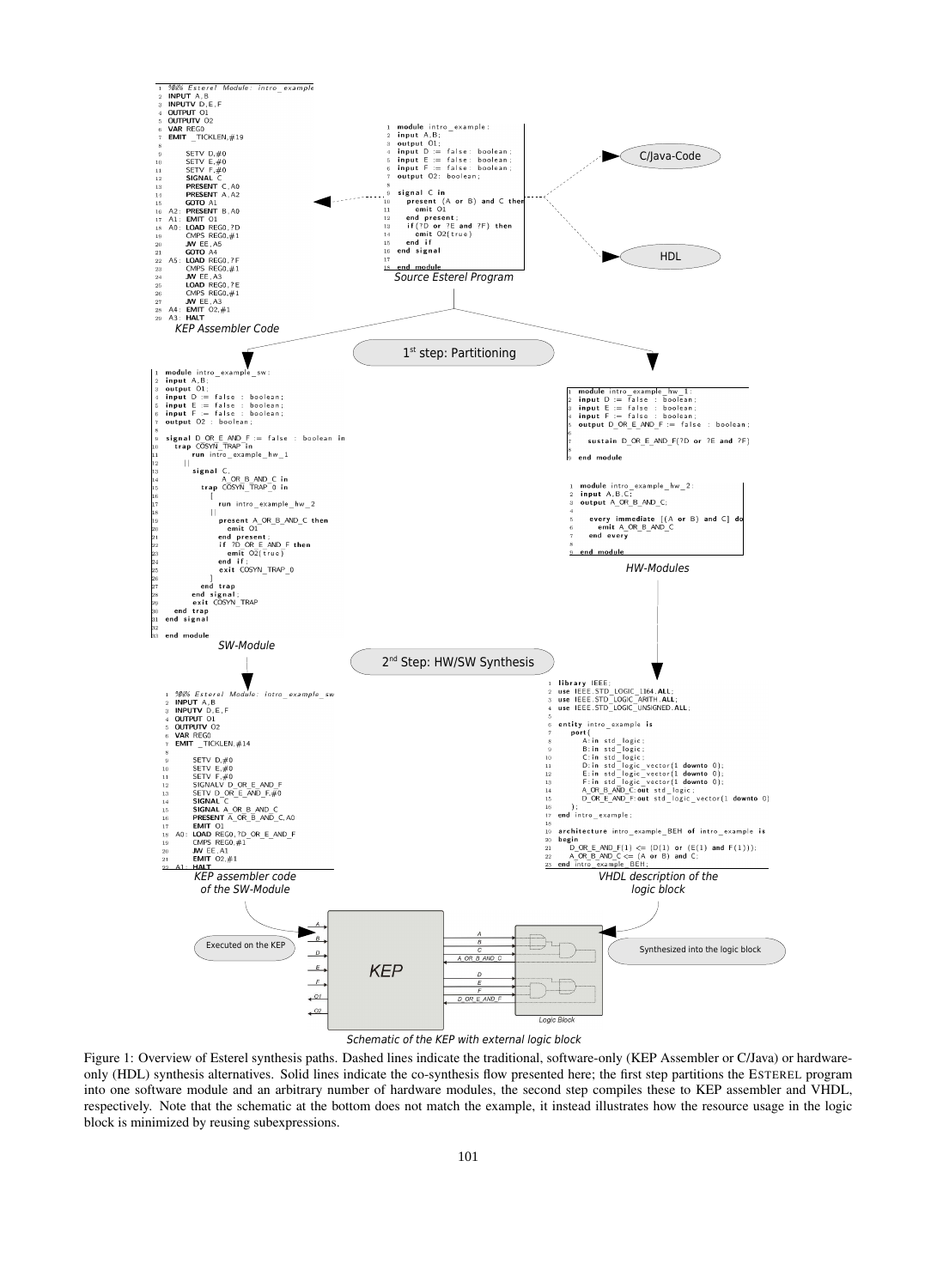### 2. HW/SW CO-SYNTHESIS

HW/SW co-synthesis of an ESTEREL program for the KEP is performed in the following steps.

- Step 1: Partition the ESTEREL program into software and hardware modules on the source code level.
- Step 2a: Compile the software module to KASM, for execution on the KEP.
- Step 2b: Compile the hardware modules to a VHDL description of a combinational logic, which is interfaced to the KEP.
- Step 3: Provide the interface between KEP and combinational logic.

We have implemented the complete co-synthesis design flow for the KEP, based on the CEC compiler infrastructure. Fig. 1 illustrates the resulting HW and SW modules for the example. The individual synthesis steps are discussed in more detail in the following.

#### 2.1 Step 1: HW/SW Partitioning

The ESTEREL program is divided into a software module and hardware modules. The SW module is similar to the original, except that complex (non-atomic) expressions are replaced by fresh auxiliary signals. The HW modules are responsible for computing these auxiliary signals. As noted before, we want to do this partitioning on the Esterel-level, e. g., to be able to do a co-simulation, and to allow the usage of standard SW and HW synthesis tools downstream. While the basic source-level partitioning approach is relatively straightforward, there are two issues that we have to be aware of, namely to respect signal scoping and signal dependencies. The scoping issue will be addressed in the sequel, the dependency issue will be addressed in Section 2.2.

A first approach to do the partitioning would be to generate one HW module that continuously computes all necessary auxiliary signals, and to run this in parallel to the SW module. However, this would not respect the scoping of local signals, which may be part of a signal expression. While the status and value of a signal is constant within one tick, the scope of a local signal may be entered multiple times, due to loops. The signal is considered as a new signal each time, hence it can have different values. This behavior is called schizophrenia [4], and our logic has to preserve this behavior. There are means to eliminate schizophrenia, at the Esterel level [13]. Hence one option to handle local signals and schizophrenia in our partitioning would be to first apply one of the known schizophrenia elimination schemes, and then to declare all local signals at the outermost level. However, this approach would come at the cost of a certain potential increase in code-size, also effecting the size of the resulting KASM program.

As a more efficient alternative to source-level elimination of schizophrenia, we do not generate just one HW module, to be combined with the SW module at the outermost level, but instead generate a hardware module for each signal scope, which runs parallel to the body of the signal scope. The auxiliary signal for one signal expression is calculated in the HW module corresponding to the outermost signal scope (if nested), where all signals are known. All signals of the signal expression are declared as inputs to this HW module and the auxiliary signal is an output. Just like a signal may be incarnated several times within a tick, the HW module may be activated several times within a tick, and may compute different values for its output signals within a tick. However, this does not pose a problem for the reactive co-design implementation. The key is that the HW module is executed not just once per logical

tick, but is executed during each instruction cycle, and the different incarnations correspond to separate instruction cycles.

Consider the signal expression in line 10 of the ESTEREL program in Fig. 1. The expression contains both the interface signals A and B and a local signal C. The signal expression in the SW module is substituted by the auxiliary signal A\_and\_B\_or\_C. The auxiliary signal is calculated in the HW module 2 corresponding to the local signal scope of C. It is emitted by the emit statement inside the every loop, whenever the signal expression is true. If there is more than one auxiliary signal to be calculated within the HW module, multiple every statements are run in parallel. In the SW module, the HW module is run parallel to the original body of the signal S in ... statement. Additionally the new body is embedded in a trap statement, which terminates the infinitely running HW module when the end of the original body of the signal statement is reached. Note that in this example, the analyzed WCRT is 14 instruction cycles, as opposed to 19 cycles for the SW-only version.

Data Expressions that are, e. g., part of if tests, emissions of valued signals, variable assignments or trap handlers, can also be handled if they contain just boolean signals. If the expression is mixed and also contains comparisons or arithmetics, it is decomposed into its boolean and non-boolean or variable-containing parts. Nonboolean or variable containing subexpressions are substituted with additional auxiliary signals that are emitted immediately before the statement containing the data expression. In this case we have a trade-off between the need for more signals and the reduction of instructions in the KASM code.

Contained pre(S) or pre(?S) operators in an expression are substituted by auxiliary signals with the state and value of S in the previous instance. The KEP provides data structures that carry the state and value of each signal in the previous instance, hence it is possible to substitute the auxiliary signals with these values in further synthesis, and there is no need to use extra signals in HW.

### 2.2 Step 2a: Software Synthesis

Before compiling the resulting ESTEREL program it would suffice to substitute the bodies of the HW modules with nothing statements, but it is useful to do a post-processing that drops all superfluous statements introduced during partitioning, i. e., the trap and exit, the run and the  $\parallel$  statements.

A complication occurs when compiling the SW module to KASM during the calculation of the static scheduling, because dependency information between readers and writers of a signal is lost in the partitioning step. The compiler is not able to reconstruct the information from which signals the newly generated auxiliary signals depend on, thus it cannot be guaranteed that writers of a signal are executed before the readers. To correct this, the compiler stores the signal dependencies of the original program while performing the partitioning, and examines these dependencies them when compiling into KASM.

#### 2.3 Step 2b: Hardware Synthesis

As a pre-processing step for the HW modules, we apply a twolevel logic minimization on all expressions used in the HW modules and try to extract good common factors from different expressions. For this, all expressions are exported into the Berkeley Logic Interchange Format (BLIF). Logic minimization is performed with the UC Berkeley package MV-SIS [8]. The minimized BLIF file is then transformed back into appropriate ESTEREL statements.

From the HW modules a VHDL description of the logic block is generated. The logic block is a simple combinational logic; all auxiliary signals get assigned with a boolean composition of signals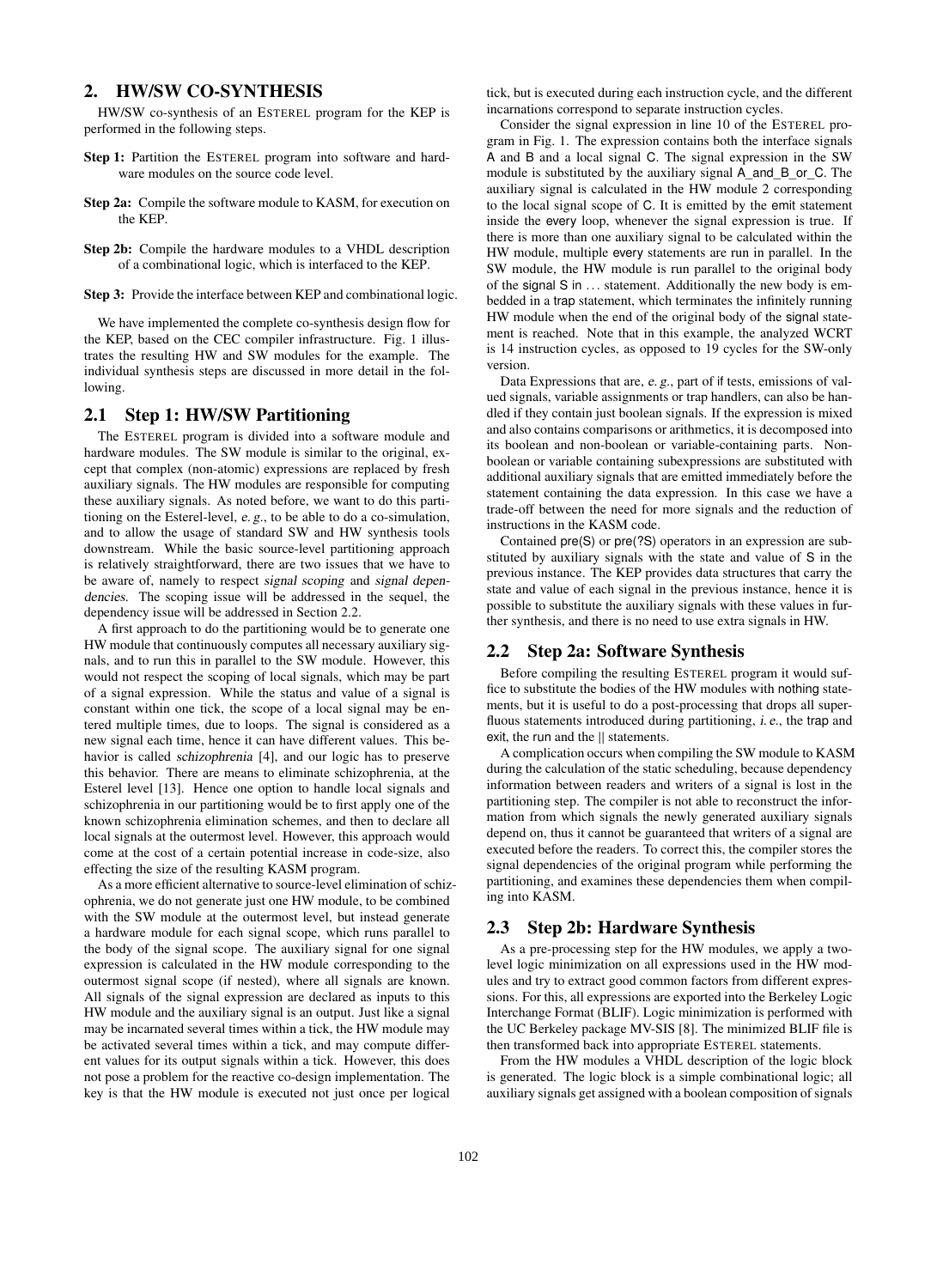

Figure 2: The interface of the logic block to the KEP. The same interface as to the environment is used.

depending on the signal and data expressions in the HW modules. In principle, one might use one of the existing Esterel compilers to synthesize VHDL from the HW modules, but this would impose a large overhead because the every statement would be translated into non-trivial logic. We therefore have developed a custom VHDL generator that directly implements the logic for the expressions.

The logic block is connected to the usual interface of the KEP (Fig. 2). For the KEP the only difference between signals that come from the environment and signals that come from the logic block is that signals from the logic block may change their value within one tick. Since the value of a signal expression is never needed in the same instruction cycle in which one of its signals is written, the correct value is always computed fast enough by the logic block. In particular, there is not need to adjust the clock frequency of the KEP. For the same reason, reincarnation is handled correctly: whenever a signal scope is reentered, the signal is reset, and the new value of a signal expression is computed.

### 2.4 Step 3: Interface Mapping

The KEP supports a configurable number of *n* signals. The interface to the environment consists of a *n*-bit wide bidirectional data bus to read and write signal states and a port to access the signal values. Because of the bit width of valued signals, values can only be accessed sequentially. For this, the port consists of an address bus and a bidirectional data bus.

Internally, signal states for local and output signals are stored in the SinoutReg register and signal values for all interface and local signals are stored in a 32 bit wide RAM. A bus combines the states of the input signals coming from the Sinout data bus with the states of output and local signals. Both the KEP and the environment access the RAM; while a tick is executed, the RAM is accessed internally by the KEP, and between two ticks the environment gets access to the RAM.

Providing signal states for the logic block as input is simply achieved by connecting the localSinoutFlag, that provides the signal states of all signals, to the logic. The states of the auxiliary signals calculated by the logic are directly fed back to the inputs of the registers. While a RAM just provides sequential access, data must be accessible in parallel for a combinational logic. Therefore, the boolean values for each signal are redundantly stored in the additional SDatBoolean register. The outputs of this register are connected to the logic to provide (boolean) signal values. The calculated auxiliary signals are fed back into the register. There are no writing access conflicts, because the auxiliary signals are only written by the logic; and only the logic writes these signals.

### 3. EXPERIMENTAL RESULTS

To validate and evaluate the co-synthesis approach presented here, we have run a number of benchmarks on the KEP. The co-synthesis is performed automatically on the benchmark programs, and they are run with a set of input traces, which were generated for full coverage of the original programs.

Obviously, the potential benefit of this approach varies from program to program and depends heavily on how frequently complex expressions are used. We cannot expect to have a benefit for programs without signal expressions, but such programs are already executed efficiently on the KEP. Therefore, we have chosen a set of programs that contain a noticeable number of signal expressions.

The co-design approach is a trade-off between the reduction of the number of KEP instruction cycles per tick and an increased resource usage on the KEP and on the execution platform. In the experiments we compare the following values for the normal execution of an ESTEREL program on the KEP and for the co-design approach.

- Ticklength The "WCRT" values are conservative, analytically derived upper bounds the reaction time, used for the determination of \_TICKLEN. The "AVE" and "MAX" values are measured average and maximum number of instruction cycles per tick, for input traces generated automatically by Esterel Studio.
- Signals This indicates how many auxiliary signals are used to substitute expressions.
- FPGA Utilization The number of occupied slices and used 4 input Look Up Tables (LUTs) on the FPGA.
- **Energy** The average energy needed to compute one tick, derived as the power consumption of the KEP, as estimated by Xilinx XPower, multiplied with the time to compute one logical tick, i. e., the number of instructions in a tick and the time to execute one instruction.

We compare the standard KEP design with the co-design for five benchmarks: The TCINT taken from the Estbench [5], an acyclic version of the TOKEN RING ARBITER [11] with 3 and 10 stations, a simple FILTER, and a BACKHOE simulation. The platform for the experiments is a KEP configuration that supports up to 85 signals and 60 threads. In all experiments the hardware (KEP and logic) was synthesized for and executed on a Xilinx Virtex 2 Pro (xc2vp30-6ff896) FPGA and was clocked with a frequency of 40 MHz.

Table 1 shows the experimental results. Compared to normal execution on the KEP, the co-design reduces the tick length between roughly ten and sixty percent. For most benchmarks, the biggest reduction affects the analytically derived WCRT, meaning that the reaction frequency (assuming constant reaction time) can benefit the most. There are also significant differences concerning the trade-off between the advantage of a reduced tick length and the demand for more signals. The FILTER benchmark requires 70% more signals, resulting an a WCRT reduction by one third; in the BACKHOE example, we only need two additional signals (6.7%) to reduce the execution time by nearly one half. The extra resource usage induced by the logic gates needed for the logic block and its connection is low: between 1.4% and 2.1% for the number of slices used on the FPGA and between 1.9% and 2.2% for the number of 4 input look up tables. The energy savings per tick are noticeable in all benchmarks and ranges from 14% to almost 60%.